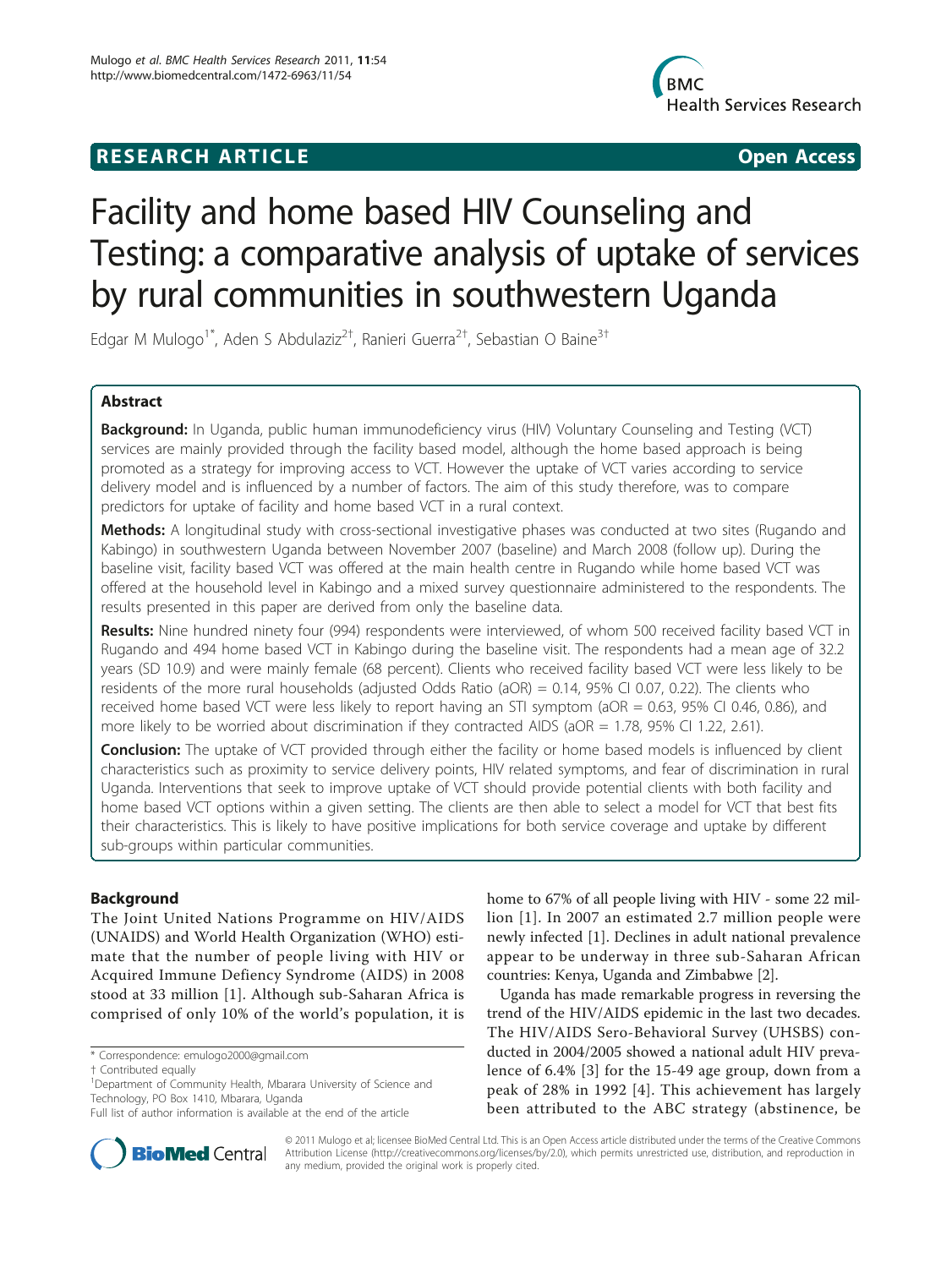faithful, condom use), treatment of opportunistic infections, prevention of mother-to child transmission of HIV (PMTCT), use of antiretroviral therapy (ART) and HIV counseling and testing [\[5](#page-6-0)]. Recent evidence however suggests that the incidence of HIV is rising among some population sub-groups in Uganda [\[6](#page-6-0)].

HIV Voluntary Counseling and Testing (VCT) is now a key component of national AIDS programmes in sub-Saharan Africa [[7](#page-6-0)], and is a major component of HIV/ AIDS prevention, treatment and care efforts in Uganda [[8\]](#page-6-0). The UNAIDS in its guidelines on terminology reports that an alternative term for VCT is client initiated testing [[9](#page-6-0)]. VCT relies mostly on individuals presenting themselves for HIV testing and giving voluntary informed consent [\[10](#page-7-0)]. It is a process whereby individuals or couples undergo pre-test counseling, risk assessment, a same-day rapid HIV test, post-test HIV prevention counseling, and referral for medical and support services by trained counselors [\[11](#page-7-0)]. Matovu et al report that post-test counseling gives high-risk HIV-uninfected individuals the opportunity to change their high-risk behavior and potentially, the behavior of their sex and drug-using partners [[8](#page-6-0)]. As a result, expansion of VCT services has been advocated for, as a central component of public health efforts to bring down the HIV incidence through reduction in high-risk behaviors [\[8](#page-6-0)].

As access to anti-retroviral treatment is scaled up in countries like Uganda, there is a critical opportunity to simultaneously expand access to HIV prevention, which continues to be the mainstay of the response to the HIV epidemic [[12\]](#page-7-0). The WHO and UNAIDS report that even in settings where antiretroviral therapy is not yet available, interventions such as co-trimoxazole prophylaxis and antiretroviral prophylaxis for the PMTCT offer significant potential health benefits to individuals and their children [\[13](#page-7-0)].

VCT can be offered through different innovative approaches such as in the work place, in mobile clinics and using the home based model [[13](#page-7-0)]. VCT services in Uganda are provided through facility based services, stand-alone (freestanding) clinics and mobile outreach programmes. The provision of VCT through a home based approach was initiated in the country as a strategy for improving access to the services. In the facility based model, counseling and testing (CT) services are offered in medical settings (primarily the public sector). However, they may not appeal to groups who often do not go readily to health facilities, such as young people and men. Also, in the presence of competing interests, staff may not be committed to the VCT program [[10](#page-7-0)]. In quasiintegrated sites, an NGO provides CT in a public sector health facility; both the NGO and the facility contribute to managing the services [[14\]](#page-7-0). While in the home based model, CT is offered within the home to family members, including children where appropriate [[14\]](#page-7-0). Home based VCT involves the use of lay counselors or community health workers to provide counseling and testing. The counselors and testers move from door to door, provide pre-test counseling, and take consent from eligible family members [\[10\]](#page-7-0). For this reason, it is sometimes referred to as the family-based model [\[14\]](#page-7-0).

Coverage of client-initiated HIV testing and counseling services is inadequate in both high-income and resource-constrained settings [[13](#page-7-0)]. It has been reported that in developing countries only one out of nine people has access to voluntary counseling and testing [[15\]](#page-7-0). A survey conducted in Uganda in 2006 shows that the percentage of women and men aged 15-49 who received an HIV test in the last 12 months and who knew their results was 12% [[16](#page-7-0)].

The uptake of VCT varies according to service delivery model and this is influenced by a number of factors. An annual serosurvey conducted in rural southwestern Uganda reports only 20% of participants had received their HIV results under the existing facility-based system [[17\]](#page-7-0). In a study cohort in Rakai district, Uganda, uptake of results delivered at home rose from 35% in the first year of the study in 1994-5 to 65% in 1999-2000 [[18](#page-7-0)]. Were et al also demonstrated that onetime home delivery of HIV results and counseling following communitywide mobilization in Mukono district of Uganda yielded a remarkable 93% uptake [[19](#page-7-0)].

Some studies have found that acceptance of VCT programs has been poor due to socio-cultural barriers. In Nigeria, women reported reluctance to test because of the discrimination and stigma that is placed upon those who openly acknowledge their HIV status [[20\]](#page-7-0). A study undertaken in Tanzania reported that socio-demographic factors such as gender and marital status influenced VCT uptake among males and females in different ways concurring partly with what had earlier been established by Matovu et al [[7,](#page-6-0)[21\]](#page-7-0). Elsewhere Pool et al report that confidentiality, social stigma and domestic violence reduced acceptance of VCT among rural Ugandan respondents [[22](#page-7-0)]. Nyanzi-Wakholi et al reported that the decision to take up VCT was postponed until the person or their partner was evidently sick [[23](#page-7-0)].

Studies undertaken on factors influencing uptake of VCT have mainly dwelt on specific models and there is paucity of literature comparing the facility and home based approaches. This study therefore seeks to compare predictors for uptake of facility and home based VCT in a rural context. Considering that the home based model is being promoted as a strategy for improving access, it is expected that findings from this analysis will provide a basis for a review of the design and implementation of existing models for VCT provision in rural communities of Uganda.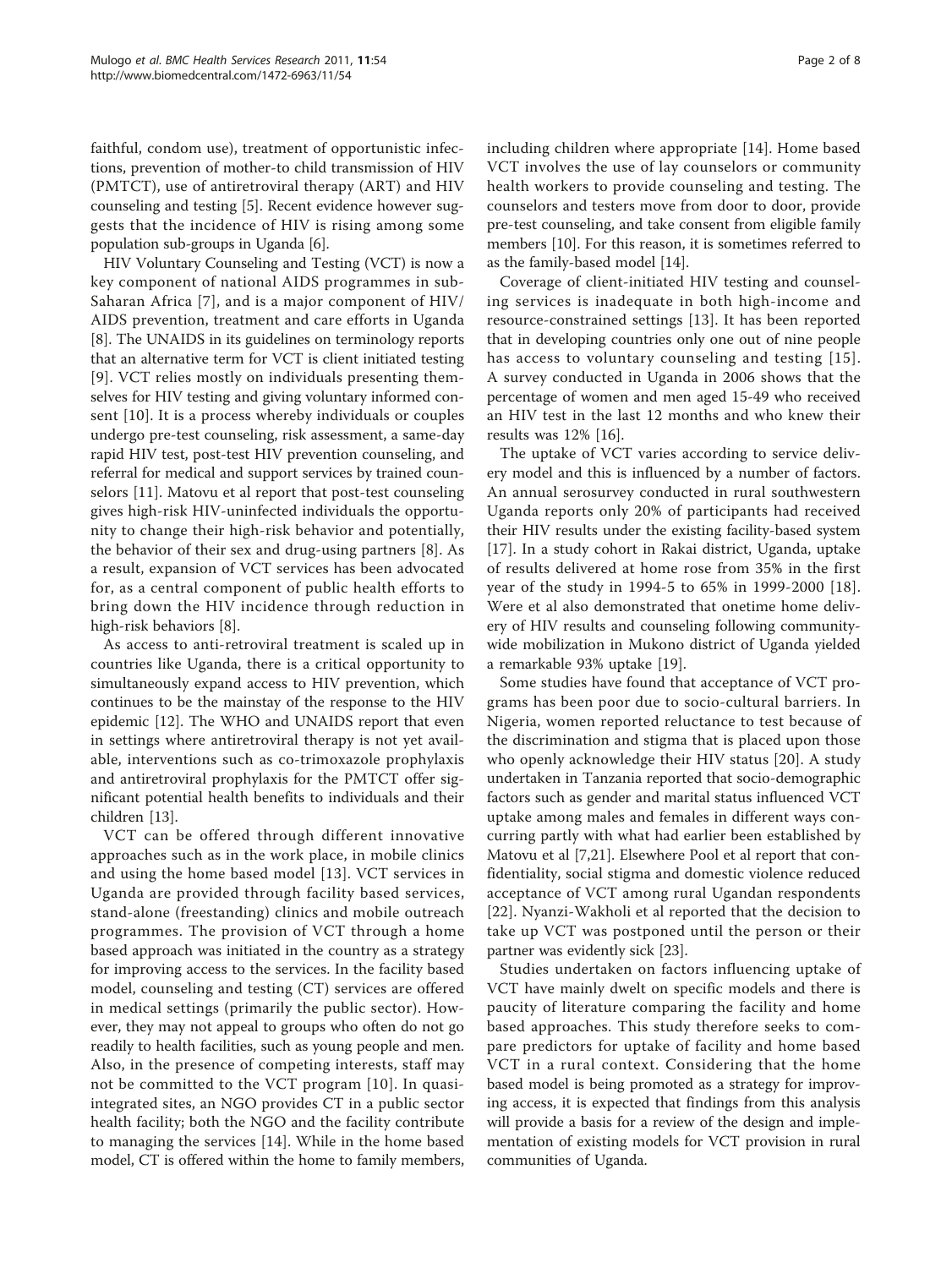#### Methods

## Design and sample population

A longitudinal study with cross-sectional investigative phases was conducted in two sub-counties (southwestern Uganda) between November 2007 (baseline) and March 2008 (follow up). The follow up visit was scheduled three months after the baseline because the national HIV testing policy recommends another test at 3 months. The two sites were Rugando and Kabingo sub-counties in Mbarara and Isingiro districts respectively. Mbarara and Isingiro districts have estimated populations of 418,300 and 385,500 respectively [[24\]](#page-7-0). These districts were purposely chosen to represent "average" rural districts according to objective performance accomplishment scores (measuring the degree to which HIV/AIDS health-related practices and objectives are met at health facilities and communities within the districts e.g. utilization of out-patient services). In 2007 the number of health units in Mbarara were 53 and 49 in Isingiro [\[24\]](#page-7-0). While per capita out-patient department utilization between 2007 and 2008 in public and private not for profit health units was 0.8 for Mbarara and 0.9 for Isingiro [[24\]](#page-7-0).

During the baseline visit facility based VCT was offered at the main health centre (health centre level 4) in Rugando sub-county while home based VCT was offered at the household level in Kabingo. Prior to providing the VCT intervention in both sub-counties the service was promoted through the local community leaders and community health workers. At the Rugando health centre, clients were sampled consecutively from those willing to receive facility based VCT. In order to minimize loss to follow up, only clients residing within a 5 kilometer radius of the health facility were selected. In Kabingo sub-county, one parish was randomly selected and home based VCT offered in all the 9 villages within this parish. The number of households visited in each village was determined using the probability proportionate to size method. The households visited in each village were then randomly selected from a list of the households compiled by the local leader of the village. In each household an adult between 18 and 59 years was offered VCT. The required sample size was estimated using a formula reported by Hayes et al, and was based on a number of assumptions [[25\]](#page-7-0). A study in Rakai showed an uptake of 50% while another study in Tororo showed an uptake of 90% [\[19,26](#page-7-0)]. To estimate sample size, an expected uptake of 70% was assumed for home based VCT. The level of uptake at the Rugando health facility was estimated at 60% based on figures for the antenatal clinic prevention of mother-to-child transmission (PMTCT) of HIV services. The PMTCT services are offered under routine outpatient settings in Ugandan health facilities and

therefore are considered representative of a health facility based VCT services. Assuming a two sided type 1 error rate of 0.05 and a power of 90%,  $p_h$  = level of uptake for home based VCT and  $p_f$  = level of uptake for facility based VCT, using the formula from Hayes et al, a sample size of 472 per group was calculated. The study participants in both groups were offered pretest counseling, HIV antibody testing and post test counseling.

## Instruments

Mixed survey questionnaires for both the baseline and follow up visits were designed as an adaptation from the instruments used by the Voluntary HIV Counseling and Testing Efficacy Study Group [\[27\]](#page-7-0). The questionnaires were adapted to make them more context specific. These were translated into the local language of Runyankole, the common language in the study sites and. then back translated into English to ensure commonality and denotative equivalency. The questionnaires were pilot tested, and adjustments were made before the final versions were completed. The questionnaires were interviewer administered. This study was approved by the Institutional Review Board at Mbarara University of Science and Technology.

#### Variables

Variables on knowledge and risk perception were operationalized to facilitate statistical analysis using the approach highlighted by Norman et al [\[28](#page-7-0)].

#### • Knowledge on transmission of HIV

The respondents were asked 12 questions (items) to assess their knowledge on transmission of HIV. The expected responses were either 'yes', 'no' or 'don't know'. These responses were recoded to 'correct knowledge (1)' for 'yes' and incorrect knowledge (0) for 'no' and 'don't know'. A knowledge score for each respondent was computed by summing the values of each individual item, with a higher score indicating higher levels of knowledge. To conduct the analysis, a respondent was coded to have high knowledge if he or she had 'correct knowledge' on 9 out of the 12 items (correct knowledge on at least 75% of the items). High knowledge was coded '1' and low knowledge coded '0'.

#### • Risk perception

The respondents were asked 3 questions to assess their perceptions about their risk of HIV infection. Four response categories were used: "it almost certainly will not happen", "it could happen", "it probably will happen" and "it almost certainly will happen". These responses were dichotomized. Those who reported 'probably will happen' and "it almost certainly will happen' were coded as high risk perception (1). While those who reported 'it almost certainly will not happen' and 'it could happen' were code as low risk perception (0).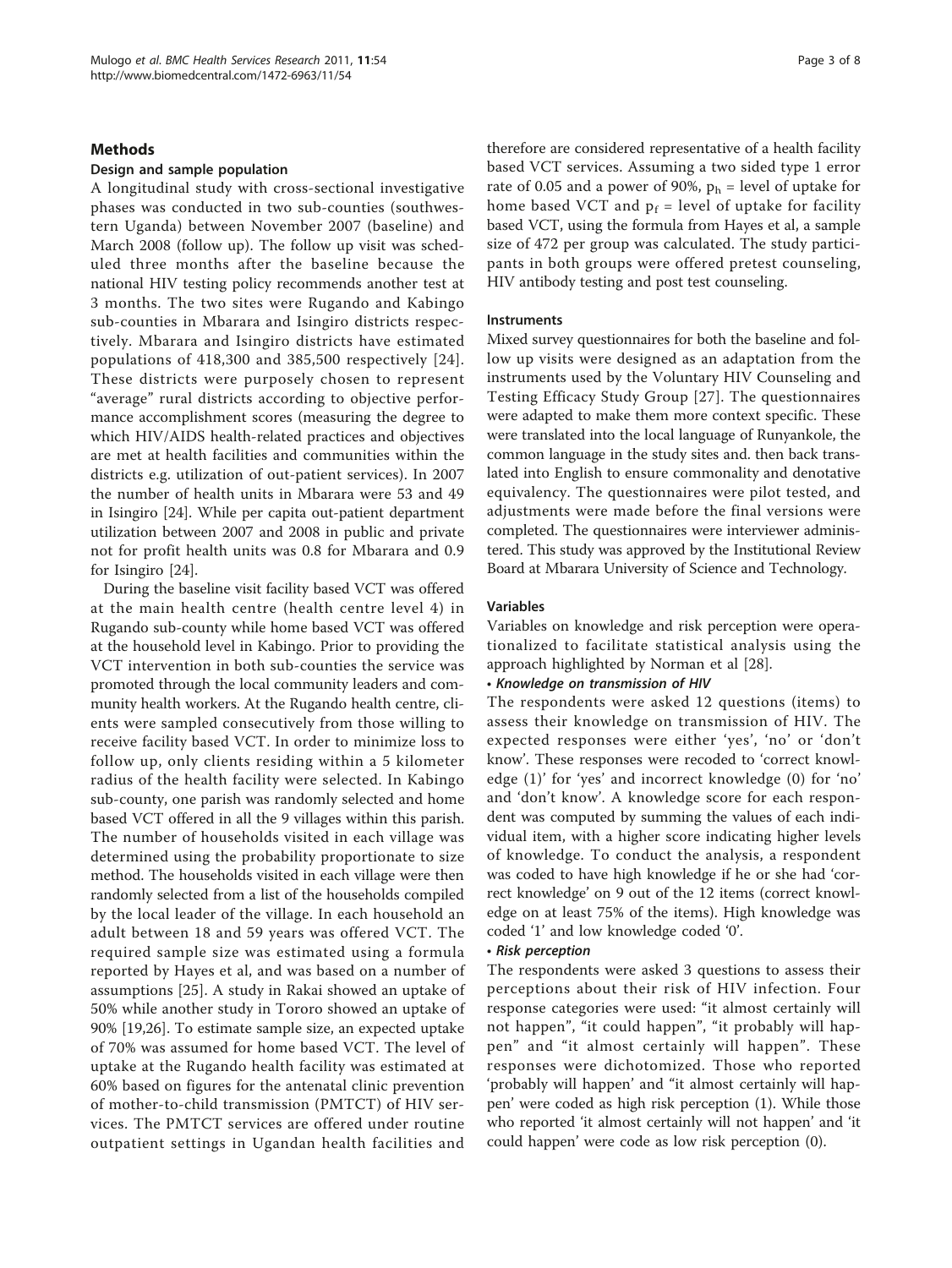## Analysis

The analysis used the Statistical Analysis Software (SAS) program version 9.1 and Statistical Package for Social Sciences version 12 (SPSS for Windows; SPSS, Chicago, IL, USA). T-tests were used to compare the continuous variables, and two-sided chi-square tests for association were computed to detect differences in categorical variables such as socio-demographic, STI symptoms, HIV knowledge, risk perception, and discrimination related variables between the groups. Probability values (p-values) were calculated at the 0.05 level of significance. In order to explore the degree to which multiple variables were associated with the use of VCT, logistic regression models were run using the forward stepwise variable selection method. The results presented in this paper are derived from only the baseline data.

## Results

#### Background characteristics of respondents

A total of 994 respondents were interviewed during the baseline visit. All respondents who were offered either facility based VCT (500) or home based VCT (494) accepted testing and received results. The respondents had a mean age of 32.2 years (SD 10.9) and were mainly female (68 percent). The majority had attended school (78.2 percent) and resided in rural households (62.9 percent). The mean number of years of education completed was 5.5 (SD 4.1). Approximately 61.8 percent were married, 15.7 percent single and 10.7 percent cohabiting.

The background characteristics of the respondents who received VCT through either the facility or home based models are compared in Table [1](#page-4-0) below.

Similar proportions of male and female respondents received either facility (28% and 72%) or home based (33% and 67%) VCT. The mean age and age at first sex debut of the respondents receiving either option did not differ significantly. The respondents differed with regard to residence, mean years of education completed, marital status and mean monthly income. A larger proportion of the respondents who received facility based VCT resided in trading centers (67%) while those who received home based VCT were from more rural (93%) households (p-value < 0.0001). Similar proportions of the respondents who received either facility (79%) or home based (81%) VCT had had sex in the 12 months prior to the study. However, their VCT experience in 12 months prior to the study differed with a higher proportion of respondents who received the facility based service having accessed VCT previously (p-value < 0.0001).

The respondents were asked to give the reasons for accepting to receive either facility or home based VCT models and these are compared in Table [2.](#page-4-0)

The respondents who received VCT through the facility based model were more likely to receive the service because they wanted to know their sero-status ( $OR =$ 11.6 95% CI = 7.2, 18.7). While those who received home based VCT did so because they wanted to plan for the future (OR =  $0.3$  95% CI =  $0.2$ , 0.4) or were asked to volunteer for the study (OR =  $0.02$  95% CI = 0.01, 0.04). The past sexual behavior of the respondents or their partners was not associated with whether they received VCT through either of the models.

#### STI symptoms and use of VCT services

The respondents were asked to whether they had STI symptoms in the 6 months prior to the study and these were compared with the use of either model of VCT in Table [2.](#page-4-0)

Among the males, having had an STI in the 6 month period prior to the study was not associated with use VCT services. The female respondents who received VCT through the facility based model were more likely to have had pain or burning on urination and itching around the vagina (OR =  $1.5$  95% CI =  $1.1$ , 2.2 and OR  $= 1.9$  95% CI  $= 1.4$ , 2.6 respectively).

#### Knowledge on HIV transmission and use of VCT services

The respondents were asked whether each of the items shown in Table [3](#page-5-0) was a mode of transmission for HIV. The answers to the questions are shown in Table [3](#page-5-0).

Only one item (transmission of the AIDS virus by insects) was answered correctly by less than 70 percent of respondents. The median and mean score for knowledge on transmission of HIV for the whole sample was 11.0 and 10.07 (sd 1.9) respectively The mean score for respondents who received facility based VCT was 9.98 while that for those who received home based VCT was 10.15. This difference in mean score was not statistically significant (t test p-value 0.182). However, when the knowledge was classified into "high" and "low", those who had ever attended school were more likely to have a higher level of knowledge on the transmission of HIV  $(OR = 2.27 95\% CI = 1.60, 3.31)$ . The respondents who received home based VCT had a higher knowledge scores than those who received facility based VCT  $(OR = 0.795\% \text{ CI} = 0.49, 0.97).$ 

#### Risk perception and use of VCT services

Respondents' perceptions about their HIV risk were assessed using a series of questions. They perceived themselves at a "high" risk of; getting infected (84%), already having the HIV virus (74%) and eventually developing AIDS (64%). Risk perception was not associated with level of knowledge on HIV transmission (p-value 0.60). The respondents who received facility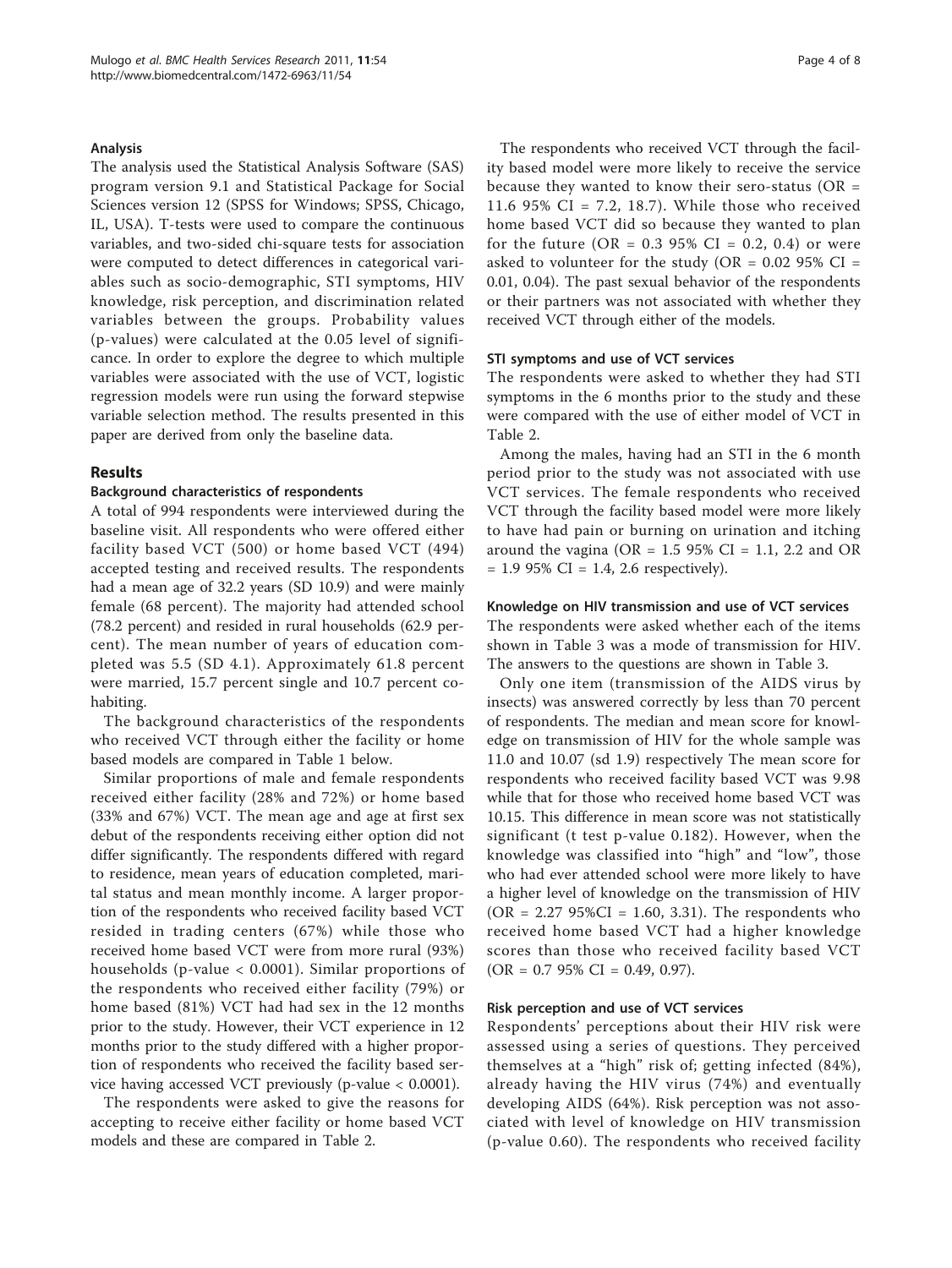| Characteristic               | FB-VCT (N = 499) n $(\%)$ | HB-VCT (N = 494) n $(\% )$ | P value          |
|------------------------------|---------------------------|----------------------------|------------------|
| Gender                       |                           |                            |                  |
| Male                         | 138 (28)                  | 156 (33)                   |                  |
| Female                       | 351 (72)                  | 326 (67)                   | $0.133+$         |
| Age: Mean (SD)               | 31.8 (11.3)               | 32.7 (10.7)                | $0.158\lambda$   |
| Residence                    |                           |                            |                  |
| Trading center               | 319 (67)                  | 32(7)                      |                  |
| Rural                        | 153 (33)                  | 450 (93)                   | $< 0.0001$ **    |
| Ever attended school         |                           |                            |                  |
| Yes                          | 385 (79)                  | 374 (77)                   |                  |
| No                           | 100(21)                   | 112(23)                    | $0.351+$         |
| Years of education Mean (sd) | 5.8(4.3)                  | 5.2(4.0)                   | $0.014\lambda^*$ |
| Ever married                 |                           |                            |                  |
| Yes                          | 287 (62)                  | 336 (75)                   |                  |
| <b>No</b>                    | 179 (38)                  | 112(25)                    | $< 0.001 +$ **   |
| Monthly income median (mean) | $30,000/=(52,100/=)$      | $30,000/=(70,900)$         | $-$ (0.011)      |
| Age at first sex: Mean (sd)  | 18.08 (3.3)               | 18.11(3.4)                 | $0.916\lambda$   |
| Had sex in past 12 months    |                           |                            |                  |
| Yes                          | 355 (79)                  | 353 (82)                   |                  |
| No                           | 93 (21)                   | 79 (18)                    | $0.461 +$        |
| Had VCT in past 12 months    |                           |                            |                  |
| Yes                          | 142 (29)                  | 81 (17)                    |                  |
| No                           | 345 (71)                  | 399 (83)                   | $<0.001+***$     |

## <span id="page-4-0"></span>Table 1 Comparing background characteristics between facility and home based VCT respondents

 $\lambda t$  test.

+ Chi Square test.

\*\*Significant at the 0.001 level.

sd = standard deviation.

\*Significant at the 0.05 level.

## Table 2 Associations between reasons for receiving VCT, presence of STI symptoms, respondents' fear of discrimination, and type of VCT service model

| Characteristic                                    | <b>FB-VCT</b>      | <b>HB-VCT</b>      | OR (95%CI)            | aOR (95%CI)           |
|---------------------------------------------------|--------------------|--------------------|-----------------------|-----------------------|
| Reason for receiving VCT (yes)                    | $N = 488$ n $(\%)$ | $N = 475$ n $(\%)$ |                       |                       |
| Own past sexual behaviors                         | 5(1)               | 6(1)               | $0.8$ $(0.3, 2.7)$    |                       |
| Partners' past sexual behavior                    | 9(2)               | 12(3)              | $0.7$ $(0.3, 1.7)$    |                       |
| Taking care of people with HIV/AIDS               | 7(1)               | 15(3)              | $0.5$ $(0.2, 1.1)$    |                       |
| Wanted to know your sero-status                   | 466 (96)           | 312 (66)           | 11.6 (7.2, 18.7)      |                       |
| Planning for the future                           | 12(2)              | 17(4)              | $0.3$ $(0.2, 0.4)$    |                       |
| Was asked to volunteer for the study              | 7(1)               | 200(42)            | $0.02$ $(0.01, 0.04)$ |                       |
| STI symptoms for males (present)                  | $N = 128$ n $(\%)$ | $N = 141$ n $(\%)$ |                       |                       |
| Sores on your penis                               | 25(20)             | 29 (21)            | $0.9$ $(0.3, 2.7)$    |                       |
| Discharge from penis                              | 20(16)             | 18(13)             | $1.2$ (0.6, 2.5)      |                       |
| Pain or burning on urination                      | 28 (22)            | 23(17)             | $1.4$ (0.8, 2.6)      |                       |
| Itching                                           | 39 (31)            | 29(21)             | 1.7(0.9, 2.9)         |                       |
| STI symptom for females (present)                 | $N = 351$ n $(\%)$ | $N = 326$ n $(\%)$ |                       |                       |
| Pain or burning on urination                      | 137 (40)           | 81 (31)            | 1.5(1.1, 2.2)         | $0.63$ $(0.46, 0.86)$ |
| Non-traumatic sores or boils                      | 98 (29)            | 67(25)             | $1.2$ (0.8, 1.7)      |                       |
| Itching                                           | 169(50)            | 91 (34)            | 1.9(1.4, 2.6)         |                       |
| Abnormal discharge                                | 85 (25)            | 61(24)             | $1.1$ (0.7, 1.6)      |                       |
| Discrimination related variable (yes)             | $N = 477$ n $(\%)$ | $N = 485$ n $(\%)$ |                       |                       |
| Family will not treat you as a full family member | 235 (51)           | 337 (70)           | 2.27 (1.74, 2.96)     |                       |
| Friends will banish you                           | 204(43)            | 334 (69)           | 3.02 (2.32, 3.94)     | 0.39(0.26, 0.57)      |
| Community will treat you as an outcast            | 169(36)            | 318 (66)           | 3.44 (2.64, 4.48)     |                       |
| Family will not care for you                      | 269 (57)           | 347 (72)           | 1.98 (1.51, 1.60)     | 1.78 (1.22, 2.61)     |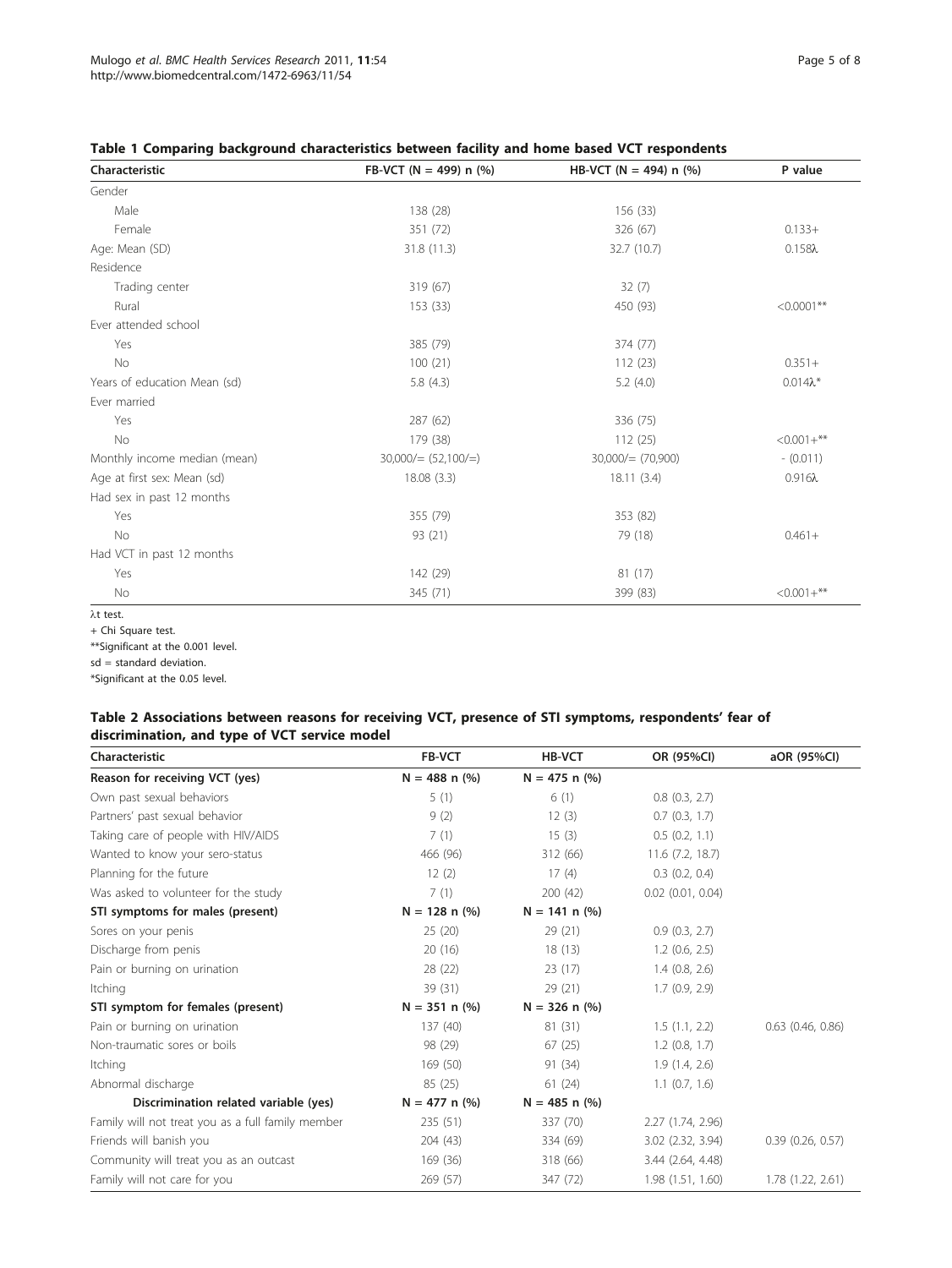<span id="page-5-0"></span>Table 3 Knowledge of respondents on transmission of HIV

| Item                                                                                    | <b>Percent answering</b><br>correctly |
|-----------------------------------------------------------------------------------------|---------------------------------------|
| Working near someone with the AIDS virus                                                | 92.7                                  |
| Eating food cooked by someone who has the<br>AIDS virus                                 | 90.4                                  |
| Sharing plates, forks, or glasses with someone<br>who has the AIDS virus                | 76.5                                  |
| Using public toilets                                                                    | 83.1                                  |
| Injecting drugs with syringes or needles used by<br>someone who has the AIDS virus      | 93.6                                  |
| An infant from his/her mother who has the AIDS<br>virus                                 | 83.7                                  |
| Being coughed or sneezed on by someone who<br>has the AIDS virus                        | 78.4                                  |
| Having sexual intercourse without a condom<br>with someone who has the AIDS             | 92.8                                  |
| A baby breast-fed by his/her mother who has the<br>AIDS virus                           | 87.9                                  |
| Attending school with a child who has the AIDS<br>virus                                 | 91.0                                  |
| Bites by mosquitoes or other insects who have<br>bitten a person who has the AIDS virus | 52.5                                  |
| Sharing a bed with someone who has the AIDS<br>virus                                    | 91.6                                  |

based VCT were more likely to have a higher personal risk perception than those who received home based VCT (OR = 2.0 95% CI = 1.3, 3.1).

## Discrimination and use of VCT services

The respondents were asked questions to assess their fear of discrimination. The responses are shown in Table [2.](#page-4-0) Respondents who received home based VCT facility based VCT were more likely to be worried about discrimination (p-value < 0.01).

## Multivariate analysis of factors associated with use of VCT services

The factors that were significantly associated with use of VCT services in the unadjusted analysis were fitted into a multivariable logistic regression model with type of VCT model as the outcome. The results are shown in Table 4.

The residence (aOR =  $0.14$ , 95% CI 0.07, 0.22), marital status (aOR = 2.45, 1.66, 3.62), income (aOR = 0.5, 95% CI 0.36, 0.69), females with an STI symptom ( $aOR = 0.63$ , 95% CI 0.46, 0.86), fear that that one would be banished by friends if one had AIDS (aOR = 0.39, 95% CI 0.26, 0.57) and fear that one's family would not look after him/ her if he or she had AIDS (aOR = 1.78, 95% CI 1.22, 2.61) were independently associated with type of VCT model.

## **Discussion**

Overall the findings of this study reveal that factors such as residence, marital status, STI symptoms among

| Table 4 Adjusted Odds Ratios from multivariable logistic |  |  |  |
|----------------------------------------------------------|--|--|--|
| regression                                               |  |  |  |

| Predictor                                | Adjusted<br><b>OR</b> | 95% CI     | p-value |
|------------------------------------------|-----------------------|------------|---------|
| Residence (trading center or rural)      | 0.14                  | 0.07, 0.22 | < 0.001 |
| Fver married                             | 2.45                  | 1.66, 3.62 | < 0.001 |
| Income categorized into<br>poor/non poor | 0.50                  | 0.36.0.69  | < 0.001 |
| Female with an STI                       | 0.63                  | 0.46, 0.86 | 0.004   |
| Friend will banish you                   | 0.39                  | 0.26, 0.57 | < 0.001 |
| Family will not care for you             | 1.78                  | 1.22, 2.61 | 0.003   |
|                                          |                       |            |         |

females, income and fear of discrimination predict uptake of VCT among rural communities. The design of VCT services to improve coverage and utilization should therefore take these factors into consideration.

Consistent with studies conducted elsewhere, the main reason for receiving VCT through either model among the study population was to find out their status as opposed to other reasons such as own or spouse's past sexual behavior [[22,29,30](#page-7-0)]. As demonstrated elsewhere, this may suggest that VCT is feasible and well accepted and may also be a high profile subject among rural communities in south western Uganda [\[11,30](#page-7-0)].

Respondents' residence was independently associated with utilization of VCT services. As expected, respondents who resided in trading centers were more likely to seek facility based when compared to those who resided outside these trading centers, in a more rural context. This was largely because health facilities are within the vicinity of trading centers.

The findings show that the proportion of respondents who had previously received VCT in the home based group was lower than that in the facility based group (29% and 17% respectively). These findings are consistent with those from studies done elsewhere which show that ease of access contributes to acceptability between clinic-based and household based VCT [[31](#page-7-0)]. The findings suggest that emphasis should now be placed on improving service coverage by offering VCT services through both models to target the different clusters of rural communities.

The presence of STI symptoms in women was independently associated with the use of VCT services which contrasts findings elsewhere [[7\]](#page-6-0). The women who utilized facility based VCT were more likely to report having an STI symptom. This suggests that women who receive facility based VCT are more willing to disclose the presence of STI symptoms given that their spouses were not likely to be present. In the home setting, fear of repercussions from their spouses in terms of domestic violence constrains the women to reveal existence of any STI related symptoms. The implication here is the provision of VCT in a home setting is likely to lead to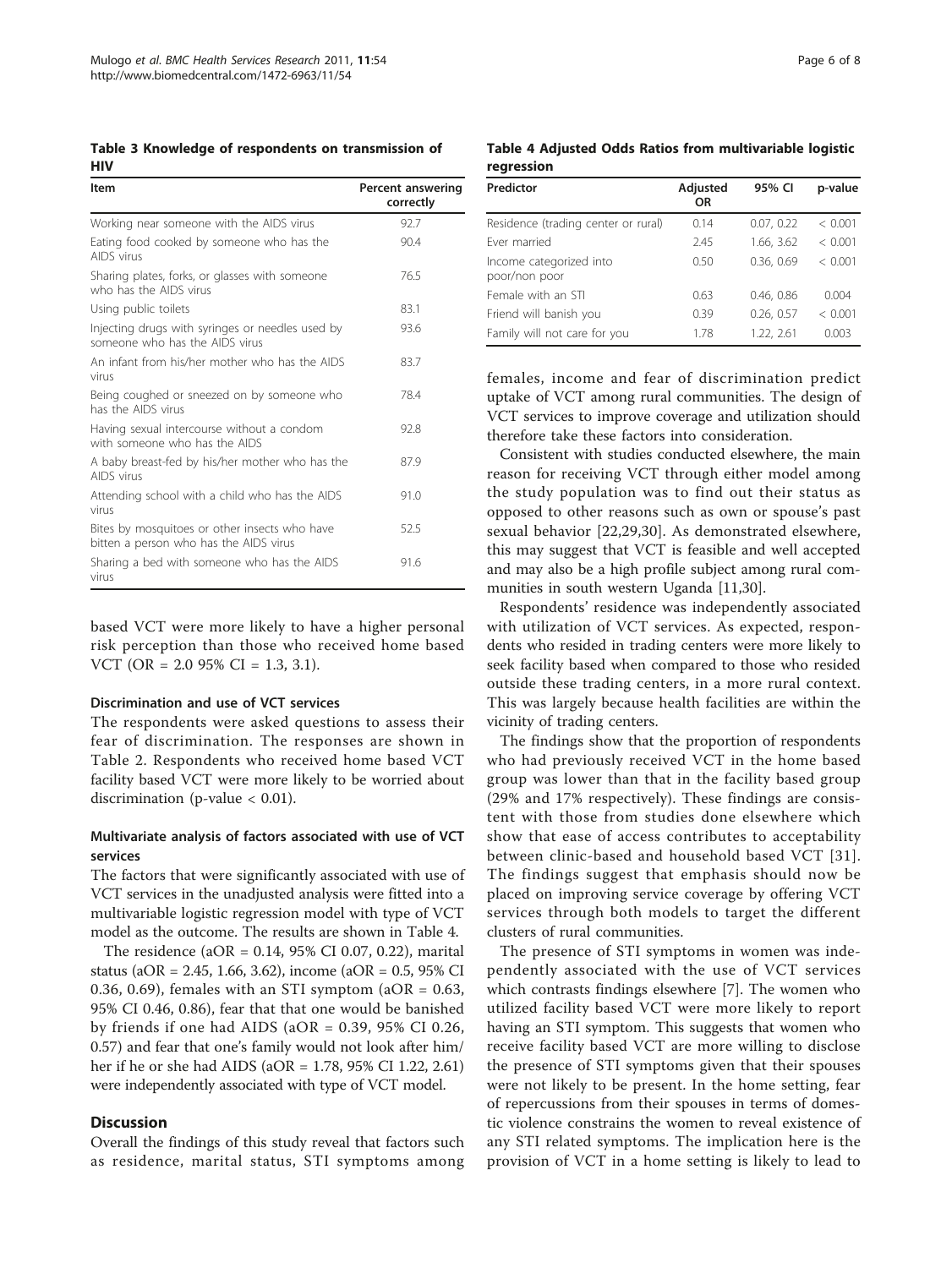<span id="page-6-0"></span>failure or a delay in identification of illnesses that may be risk factors for HIV. The provision of home based VCT should therefore be complemented with an assessment of risk factors for HIV particularly STIs and couples encouraged to subsequently seek appropriate care at a health facility.

In contrast to presence of STI symptoms in women, the high self perceived risk among 60% of the respondents was not independently associated with use of either model of VCT. This was consistent with findings elsewhere in rural Uganda [[21\]](#page-7-0).

The study findings further show that the respondents were worried about discrimination if they contracted the AIDS virus. Worries about one being banished by the community or his/her family not caring once they have the disease were independently associated with use of VCT services. This is consistent with findings from other studies that showed people that people were uncomfortable with home based VCT because of a likelihood of being suspected to have HIV [[11,18\]](#page-7-0). These findings underscore the importance of confidentiality in a person's decision to use VCT services. The provision of VCT services through either model should include rigorous campaigns against stigma and discrimination while endeavoring to reinforce confidentiality.

#### Limitations

The study was confined to two districts in Uganda. However they represent typical "average" districts in a resource limited setting in terms of the extent to which HIV-related practices and objectives are met. Therefore these findings are likely to be similar across Uganda. We also note that this was a cross-sectional study and therefore we cannot define the temporal relationship between the predictor variables and outcome. Further, to assess presence of an STI the respondents were asked to whether they had had any STI symptoms in the 6 months prior to the study. We however note that self reported STI symptoms are not a definitive indicator for sexually transmitted infections.

#### Conclusions

The uptake of VCT provided through either the facility or home based models is influenced by client characteristics such as proximity to service delivery points, HIV related symptoms, and fear of discrimination in rural Uganda. Although the home based model is likely to reach populations that previously had little access to VCT there is need to further compare this approach to the facility based model in terms of cost and its effect on reduction of HIV risk behavior.

Given the available empirical evidence, interventions that seek to improve uptake of VCT should provide potential clients with both facility and home based VCT service options within a given setting. The clients are

then able to select a model for VCT that best fits their characteristics. This is likely to have positive implications for both service coverage and uptake for different sub-groups within particular communities.

## Authors' notes

This article is part of an evaluation of an HIV/AIDS project sponsored by the Istituto Superiore di Sanita of the Republic of Italy. Mulogo is a senior lecturer at Mbarara University of Science and Technology, Aden is the coordinator of the HIV/AIDS project at the Istituto Superiore di Sanita, Guerra is a program director at the Istituto Superiore di Sanita and Sebastian is an associate professor at the Makerere University School of Public Health.

#### Acknowledgements

The study team extends its appreciation to the Institute Superiore di Sanita for the support provided and also acknowledges the contribution of the research assistants. The participation of health workers, local leaders and community members at the study sites is appreciated.

#### Author details

<sup>1</sup>Department of Community Health, Mbarara University of Science and Technology, PO Box 1410, Mbarara, Uganda. <sup>2</sup>Istituto Superiore di Sanita, Istituto Superiore di Sanita, Via Giano della Bella, 34, 00162 Rome, Italy. <sup>3</sup>Makerere University School of Public Health, Makerere University Kampala PO Box 7072, Kampala, Uganda.

#### Authors' contributions

EMM participated in the conception, design, and implementation of the study, statistical analysis, interpretation and drafting of manuscript. ASA and RG participated in conception, design and implementation of the study. SB participated in the conception, design, interpretation and drafting of the manuscript. All authors read and approved the final manuscript.

#### Competing interests

The authors declare that they have no competing interests.

Received: 4 June 2010 Accepted: 4 March 2011 Published: 4 March 2011

#### References

- 1. UNAIDS: 2008 UNAIDS Annual Report: towards universal access. Geneva: UNAIDS/WHO; 2009, 7, pp. 7.
- 2. UNAIDS: AIDS Epidemic Update. Geneva: UNAIDS/WHO; 2005.
- 3. MOH: Uganda HIV/AIDS Sero-Behavioural Survey 2004-2005. Kampala: Ministry of Health and ORC Macro; 2006.
- 4. MOH: Health Policy Statement.Edited by: Ministry of Health PD 2006.
- 5. Bwambale FM, Ssali SN, Byaruhanga S, Kalyango JN, Karamagi CA: [Voluntary](http://www.ncbi.nlm.nih.gov/pubmed/18664301?dopt=Abstract) [HIV counselling and testing among men in rural western Uganda:](http://www.ncbi.nlm.nih.gov/pubmed/18664301?dopt=Abstract) [Implications for HIV prevention.](http://www.ncbi.nlm.nih.gov/pubmed/18664301?dopt=Abstract) BMC Public Health 2008, 263.
- 6. Shafer AL, Biraro S, Nakiyingi-Miiro J, Kamali A, Ssematimba D, Ouma J, Ojwiya A, Hughes P, Van der Paal L, Whitworth J, et al: [HIV prevalence and](http://www.ncbi.nlm.nih.gov/pubmed/18670225?dopt=Abstract) [incidence are no longer falling in southwest Uganda: evidence from a](http://www.ncbi.nlm.nih.gov/pubmed/18670225?dopt=Abstract) [rural population cohort 1989-2005.](http://www.ncbi.nlm.nih.gov/pubmed/18670225?dopt=Abstract) AIDS 2008, 22:1641-1649.
- 7. Wringe A, Isingo R, Urassa M, Maiseli G, Manyalla R, Changalucha J, Mngara J, Kalluvya S, Zaba B: [Uptake of HIV voluntary counselling and](http://www.ncbi.nlm.nih.gov/pubmed/18397395?dopt=Abstract) [testing services in rural Tanzania: implications for effective HIV](http://www.ncbi.nlm.nih.gov/pubmed/18397395?dopt=Abstract) [prevention and equitable access to treatment.](http://www.ncbi.nlm.nih.gov/pubmed/18397395?dopt=Abstract) Tropical Medicine and International Health 2008, 13:319-327.
- 8. Matovu JK, Gray RH, Kiwanuka N, Kigozi G, Wabwire-Mangen F, Nalugoda F, Serwadda D, Sewankambo NK, Wawer MJ: [Repeat Voluntary HIV](http://www.ncbi.nlm.nih.gov/pubmed/17016759?dopt=Abstract) [Counseling and Testing \(VCT\), Sexual Risk Behavior and HIV Incidence in](http://www.ncbi.nlm.nih.gov/pubmed/17016759?dopt=Abstract) [Rakai, Uganda.](http://www.ncbi.nlm.nih.gov/pubmed/17016759?dopt=Abstract) AIDS Behav 2007, 71-78.
- 9. UNAIDS: UNAIDS' Terminology Guidelines. 2008.